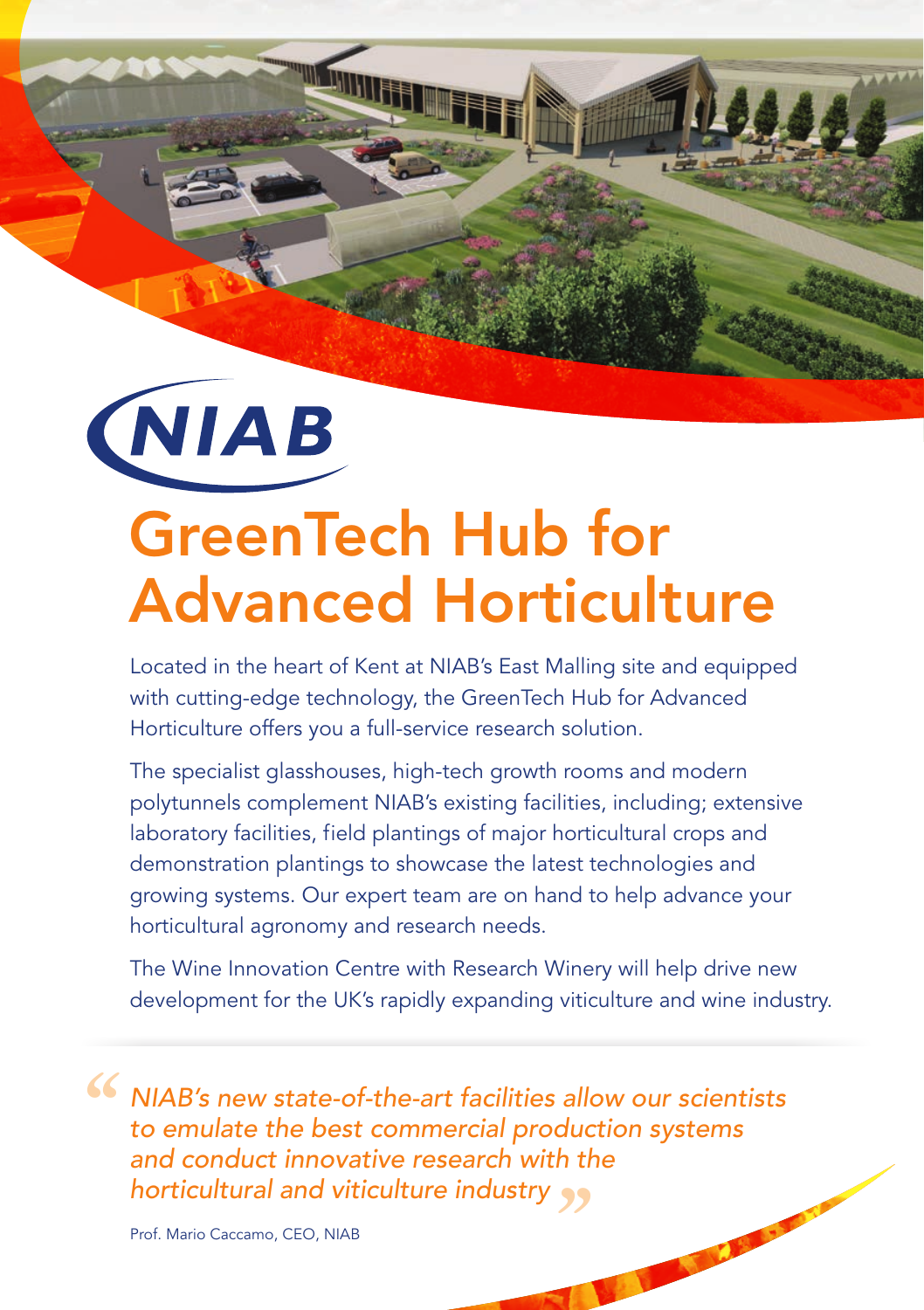

#### Glasshouses

Installed to reflect modern commercial glasshouse facilities, featuring:

- 1,928m² of glasshouses with compartments ranging from 24-352m²
- Nine climate-controlled compartments with heating and cooling facilities
- HPS and LED lighting available
- Irrigation: Misting, drip and hand watering facilities
- Moveable benches with ebb and flow tops
- Insect-proofed netted compartments and lockable zones for high-risk pest and pathogen research
- All facilities installed to reflect modern commercial glasshouse facilities.

## Polytunnels

- 14 modern polytunnels (totalling 1,960m<sup>2</sup>)
- Easy washdown to maintain high levels of biosecurity.

Plant growth and management at the GreenTech Hub for Advanced Horticulture is provided by an experienced team of horticultural husbandry staff, working in consultation with leading crop research scientists.

## Environmental Sustainability

The Hub has been built using the latest environmental technologies:

- Solar PV
- Rainwater harvesting
- Air-source heat pumps
- An energy dashboard for growth rooms and cold stores.

# Plant Growth Rooms

- Seven independently-controlled environmental growth rooms, from 10m<sup>2</sup> to 20m²
- Temperature controls from 15°C to 38°C
- High-tech humidity control for uniform environments
- A vernalisation chamber with ranges from 4°C to 21°C
- Containment level 2 growth rooms which are suitable for licenced pathogen work
- Broad-spectrum LED plant growth lighting (500-800 µmols/m²/s), allowing for deep light penetration in dense crops.

#### Wine Innovation Centre with Research Winery

A 260m² research winery, coming soon. Including:

- Fermentation area
- Temperature controlled cellar
- Pressing room
- Laboratory area.

## Cold Rooms

• 35m² and 43m² cold rooms, with full temperature control of  $-2$ <sup>o</sup>C to  $+4$ <sup>o</sup>C.

## Laboratory Area

• A fully equipped laboratory space for sample preparation and processing.

## Client zone

A modern meeting room with AV support is available for hire. The atrium, with stunning views across the vineyard, is a flexible space suitable for a range of events.